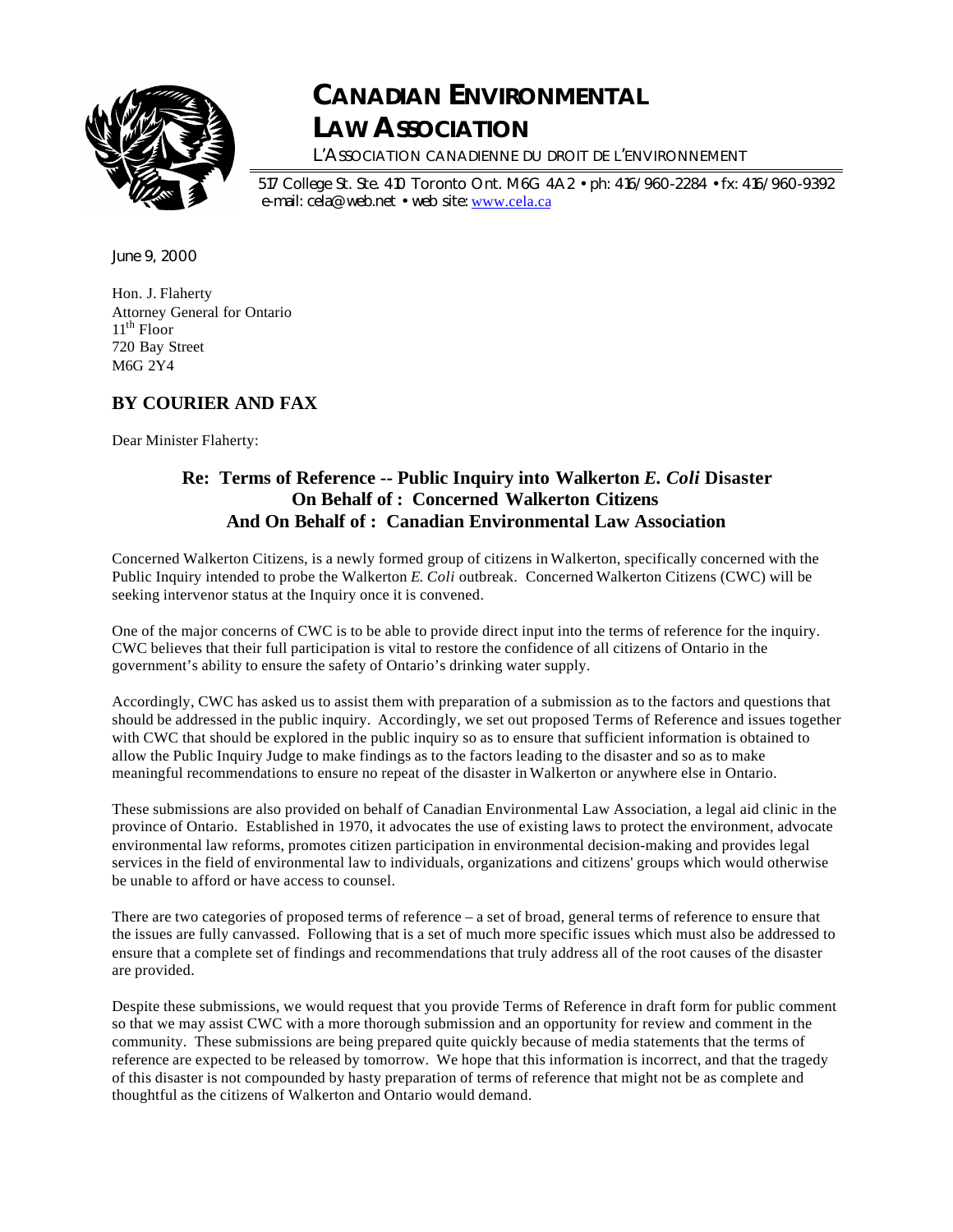It is proposed that the Terms of Reference should include at least the following questions and issues.

# **PROPOSED TERMS OF REFERENCE**

- **What factors led to the public health** *E. Coli* **disaster suffered by the community of Walkerton?**
- **What was the source of the e-coli outbreak?**
- **What was the source of the e-coli outbreak?**
- **Were responsibilities and duties clear and if not, what role did they play in the disaster?**
- **What were the Legislative or approval gaps that can be identified from this disaster?**
- **Were testing requirements adequate?**
- **Was staffing an issue?**
- **Are Our Water Standards Adequate?**
- **What role did provincial cut-backs and changing roles play in the disaster?**
- **Where Contingency and Emergency Preparedness plans sufficient?**
- **What role did legislative or regulatory changes play in the disaster?**
- **Was enforcement of laws adequate?**
- **What improvements to laws, regulations, policies and programs are required to ensure that there is no repeat of the disaster in Walkerton or elswhere in Ontario?**

There are also a number of proposed noted below with respect to the process in conducting the public inquiry. It is our submission that the inquiry should be under the *Public Inquiries Act*.

# **DETAILED PROPOSED TERMS OF REFERENCE**

# **1. What factors led to the public health** *E. Coli* **disaster suffered by the community of Walkerton?**

• What was the chronology of events that resulted in the water contamination?

# **2. What was the source of the e-coli outbreak?**

- Where did the *E. Coli* come from? How did it get into the water works system? Was there a prior history of *E. Coli* in the water works?
- Were there multiple pathways for the *E. Coli* transmission into and through the water works system?
- Was water works wells and distribution system design a contributing factor in the *E. Coli* exposure?
- Was equipment breakdown a contributing factor?
- Did changes to industrial farming rules and practices lead to exposure of the water system to *E. Coli*?

# **3. Accountability and Jurisdiction - Were responsibilities and duties clear and if not, what role did they play in the disaster?**

- Who had jurisdiction over the delivery of water services in Walkerton and who had oversight responsibility?
- Were public utility boards members and staff adequately governed? Did they have an oversight role as to drinking water quality and if so, how did that oversight fail to prevent this disaster?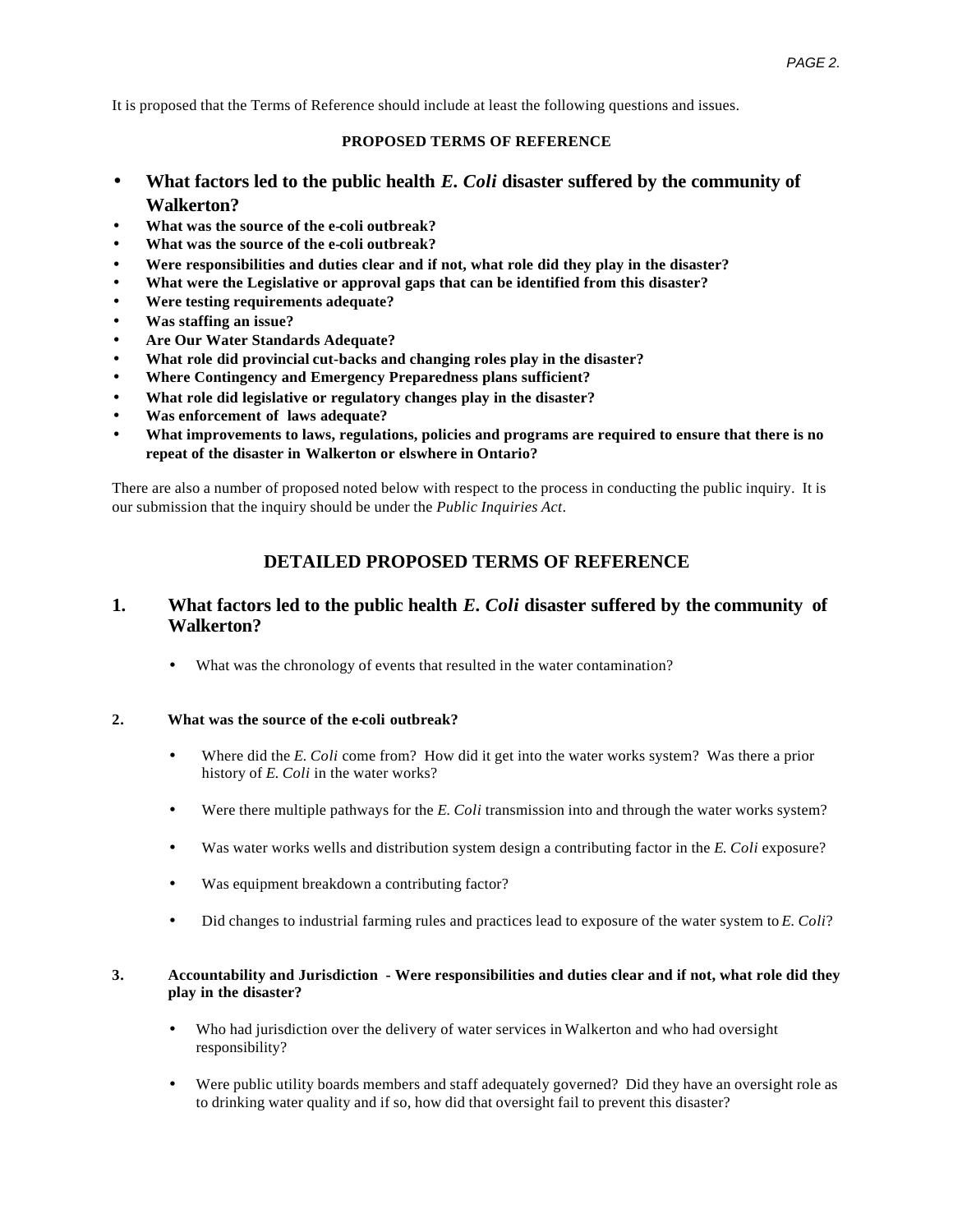- Did the board staff have a protocol for steps to be taken when positive results were received for pathogens?
- What was the relationship between municipalities and utilities with respect to drinking water standards? Were the lines of accountability, responsibility and duties adequately specified?
- Was there an adequate safety culture in drinking water works in Walkerton, Ontario?
- What was the role and responsibility of medical officers of health? Was that role understood by the public utility? What communications between the two organizations about their respective roles and responsibilities have occurred?
- Have the staff of the utility and municipality been able to cope with rapid changes in the drinking water system? What changes have affected Walkerton?
- Were costs, local budgets and financing of upkeep repairs a contributing factor?

## **4. Reporting and Communications Issues - What were the Legislative or approval gaps that can be identified from this disaster?**

- To whom, and in what time frame were adverse water quality results to be provided?
- What were the public notification requirements for adverse water quality results by what mode of notification and in what time frame? More particularly, what were the communications from the Medical Officer of Health, municipality and Ministry of the Environment directly to the community?
- What were the communication methods for advising the community of the boiled water advisory and were they adequate? Could better methods avoid this kind of disaster?
- Why was there a delay of 48 hours following the boil water advisory and before the people of Walkerton were advised not to wash their hands in the water?
- Was the seriousness of the medical health hazard conveyed to the community adequately or at all?
- Was there any over-riding general requirements in law that information about grave or imminent risks to health must be communicated to the public and to designated authorities, and if not, was that a contributing factor to the disaster?
- What was the role of the understanding of the private lab as to their obligations? From where did the private lab reach their understanding as to their obligations in the event of an adverse water quality result?
- What communications took place between the Ministry of the Environment and the labs serving Walkerton, and when? What notification as to changes in labs was given to the Ministry of the Environment?
- What communications were sent on what dates and who read them? What procedures were there to ensure that critical information was received and acted upon? (Both within the utility and *vis-a-vis* all other outside agencies that had a role to play.)
- What communications were there between the Medical Officer of Health and the utility or municipality, on what dates, and what was the content of those communications? What role did these communications play in the disaster? What was the basis for the communications given?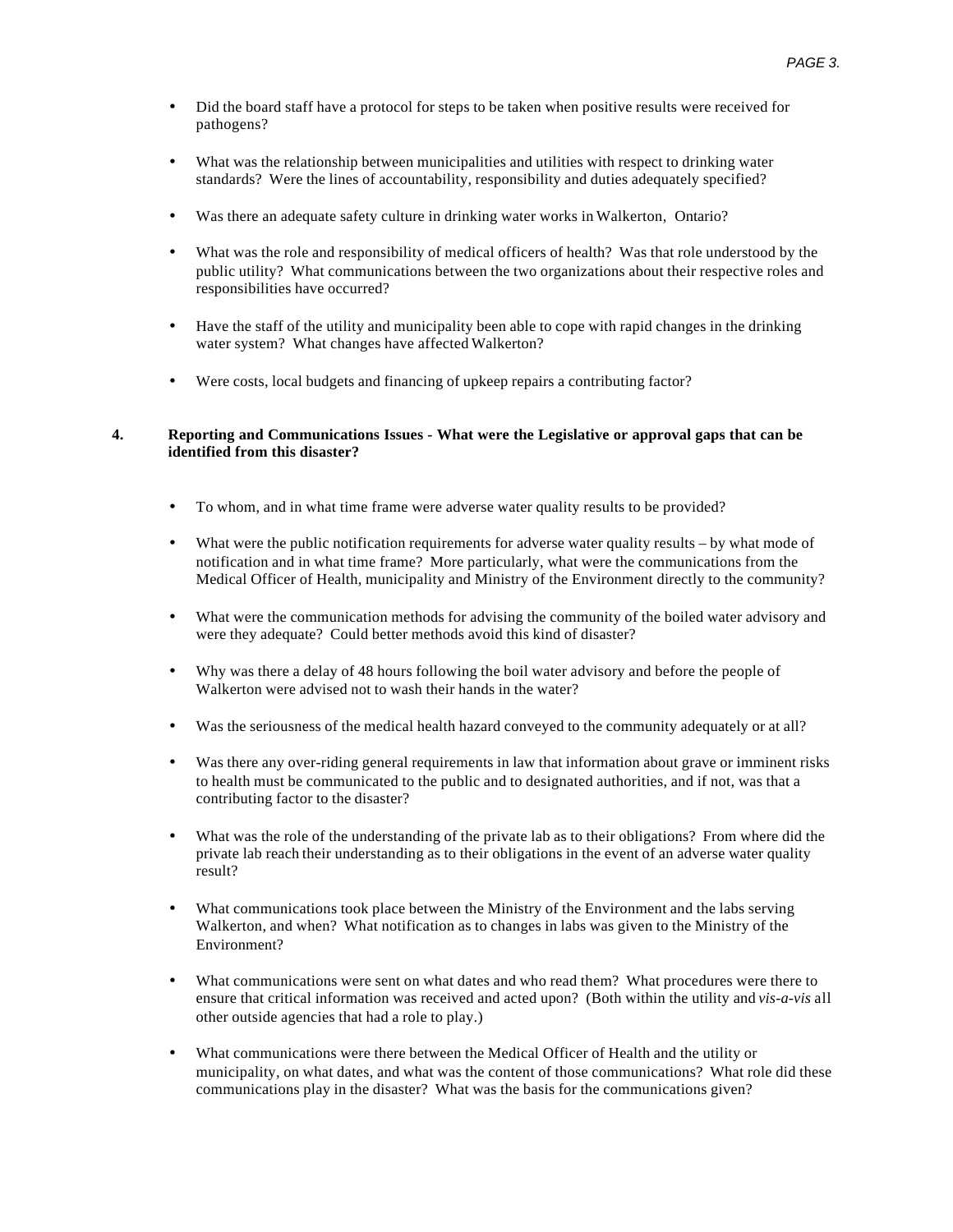• Did the MOE staff know how to follow their role communicating to the health unit and community?

# **5. Testing - Were Testing Requirements Adequate?**

- Were the testing frequencies for drinking water quality adequate, especially in smaller communities?
- Were the testing parameters adequate?
- What procedures were in place in case of adverse water quality results? Were they followed?
- Are there special requirements to test water after major storm events or in other like circumstances?

## **6. Staffing and Training - Was staffing an issue?**

- Was the accreditation and training of individuals who operate water works and public utilities adequate?
- Were public utility boards and staff adequately governed?
- Was the Ministry of the Environment adequately staff?
- Was staffing at MOEE, MOH and at the water facility staffed differently during weekdays than on holidays and on the weekend?

## **7. Water Standards - Are Our Water Standards Adequate?**

- How often are drinking water standards updated?
- Are the same drinking water standards (health parameters, monitoring, reporting, public notification and mitigation) applicable across the province and do they guarantee a minimum level of safety to all Ontario communities?

#### **8. What role did provincial cut-backs and changing roles play in the disaster?**

- Was the prior history of the water utility a contributing factor to the disaster, such as in financing, management, staffing or any other respects?
- Was there an impact on the management, financing and staffing of the drinking water works as a result of municipal amalgamation? Were there any changes in staffing, roles, responsibilities, lines of communications or reporting as a result of municipal amalgamation?
- What has been the provincial budget reductions generally and more specifically for capital water projects?
- What has been the impact of budget cuts on water testing, water monitoring, standard-setting and enforcement?

# **9. Contingency and Emergency Preparedness**

- What back up equipment and contingency plans were in place for the drinking water system? Were those plans tested? If so, were they followed in this instance?
- Was there an emergency response procedure in place for the community? Was it initiated at any point during the development of this disaster? Was it followed properly?